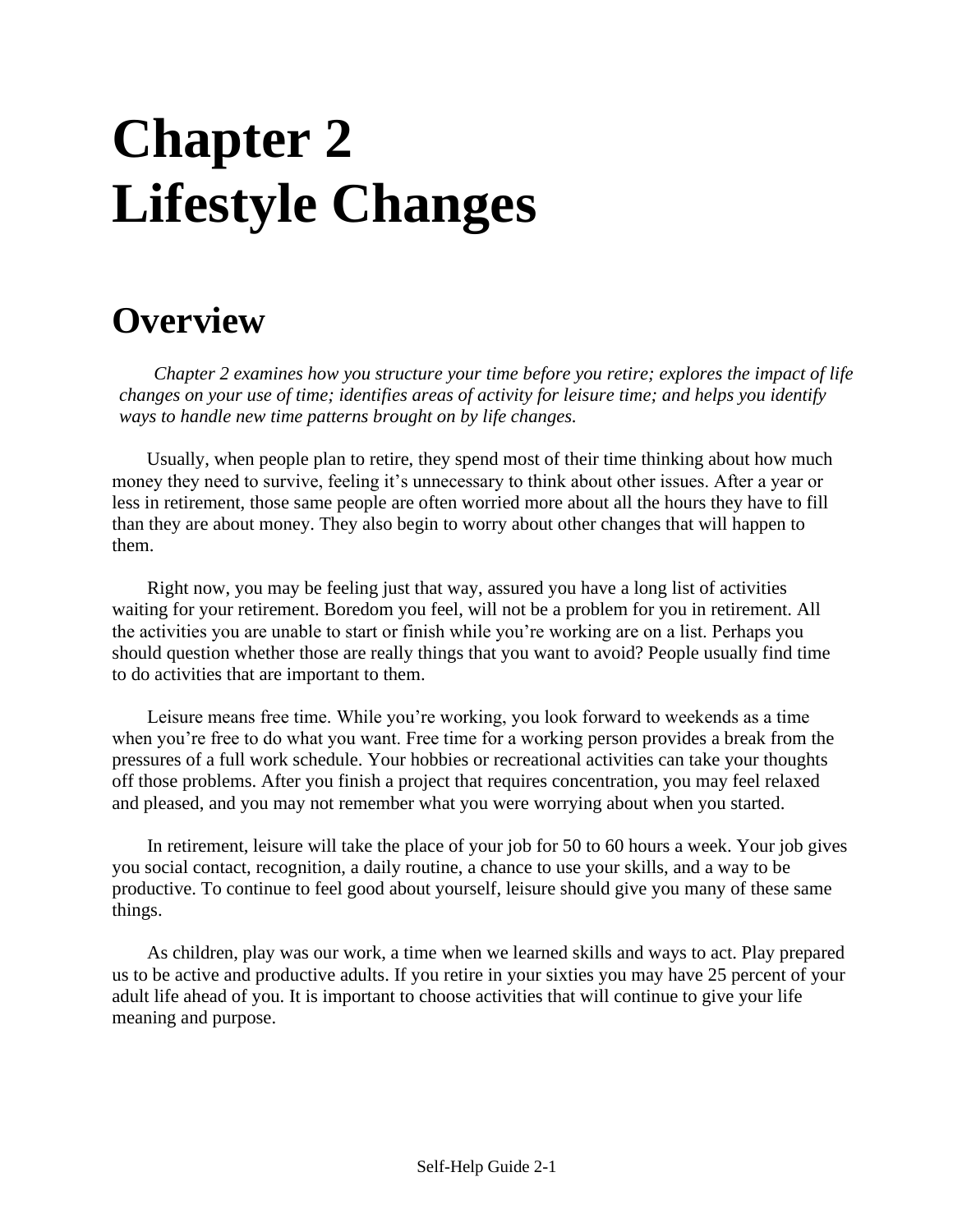People who return to work shortly after they retire often do so because they have not found activities that are personally satisfying and purposeful. Before you retire, begin to examine what you want out of the rest of your life. This will help you ensure a satisfying retirement. You may then choose to return to work, but it will be to fulfill a purpose you have identified – not just a reaction to boredom. The problem most people have in retirement is not one of coming up with specific activities. In five minutes, you could fill several pieces of paper with activities like bowling, playing cards, gardening, and traveling, and all of the choices you write down could be exciting. The problem is deciding which ones to actually do and following through with a plan.

There are three basic ideas to keep in mind while you are deciding how to use your free time – activity, diversity, and connection with others. Activity is a very personal issue. What may seem like a lot of activity to one person may be very little to someone else. Do you prefer group activities that are social or service in nature? Would you rather take part in recreational or educational activities? Volunteer work and paid work can give you a great deal of satisfaction if you're doing something that is personally important.

How can you find activities that you'll want to keep doing? Look at the things you used to do years ago and you may find something you want to start again. You may be doing things now at home or at work that give you a lot of pleasure. Don't give them up! Think of all the things that you have always wanted to try. You could test out several before you retire. If you like an activity you can include it in your plan. Don't focus on those things you tried and didn't like.

In creating your leisure plan, it's important to have diversity. Diversity also includes conditions like cost, climate, equipment, other people, special skills, and time. For instance, you may like your job best when it has a lot of variety or change. You'll want to create lots of activities in your retirement to give you change. Or, you may like your job best when you have a chance to learn something new. A chance to learn something new in retirement will be important to you.

The last idea to consider is connection; strong ties between you and others. People play very important parts in our day-to-day lives. People share both our good and bad times. Think about the people you've worked with. Consider how many personal things you've shared with a co-worker over a cup of coffee. The common interest between people is what keeps them joined to each other. If you want to stay close to co-workers after you retire, decide what common interests you share outside the workplace. If there are none, use the time before retirement to create them. This approach applies to all the people you care about – family, friends, coworkers, or neighbors. When you choose activities for retirement, find ways to include or keep in touch with those important people in your life. Boredom or loneliness can be avoided by keeping or creating contact with a wide variety of people. A study at the University of Michigan concluded that "the most powerful predictor of satisfaction right after retirement was not health or wealth, but the breadth of one's social network." People who retire need to replace the social connections they enjoyed at work.

Look at how much time you will have when you retire. When you're deciding how to spend your time, it's helpful to know what beliefs or standards are important to you. In addition, you'll choose more satisfying activities for your retirement if you understand what motivates you to do the things you do.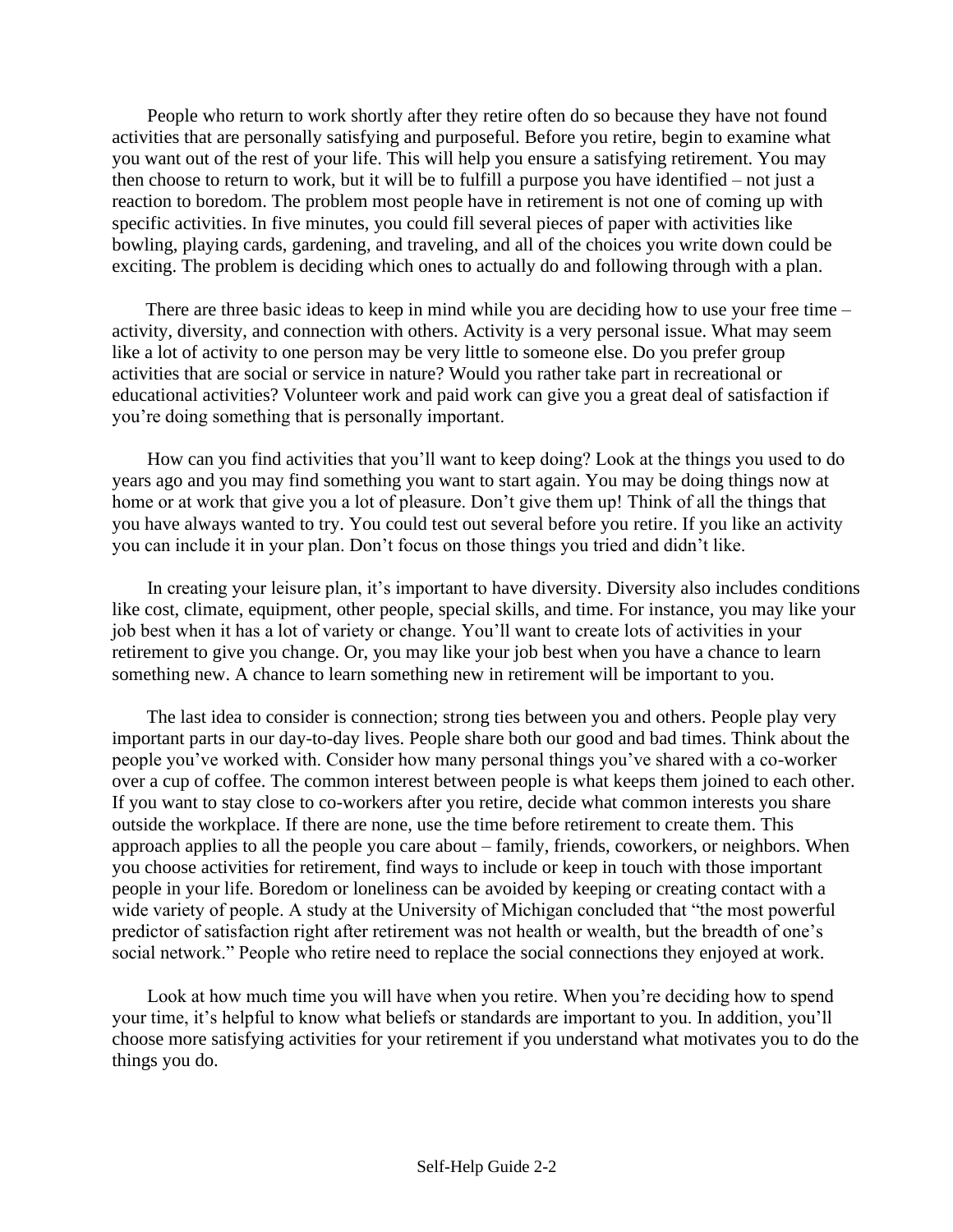The exercises in this section will help you start making satisfying choices about your leisure time. You will be helped to identify your personal needs, values, and motivations. Once you know what you want, choosing how to get it becomes easy. When people are trying to solve a problem, they create lots of solutions only when the actual problem is clear to them. The same is true as you create a leisure plan for retirement. Turn to the "Motivational Analysis" and "Personal Needs Inventory" in this chapter. Directions are included with each activity.

How much time will you actually have in retirement? To find out, complete the following steps to see how you use your time right now. Don't worry about being completely correct. We use our time differently each day, each week, even each season. What is important is seeing the actual patterns that come up.

You'll see how you use your time before you retire. This will give you a chance to decide what you want to do to get ready for all that free time. You will need the *Weekly Calendar (page 2-5)* and a box of crayons or colored markers to finish the activity.

Before you start you might want to make a copy of the blank calendar page to use later.

- 1. In the column called "Day/Time" fill in the hours of a whole day starting with the hour you usually go to bed. Then fill in each line with the next hour counting ahead from the time yougo to bed. The hour before you go to bed will be on the last line. For example, if you usually go to bed at 11 p.m. – write that time on the top line. On the next line, you would put 12 midnight. Keep filling in each line from there with 1 a.m., 2 a.m., 3 a.m., and so on, until you get to the last line, which would be 10 p.m.
- 2. For each day of the week on your calendar show how much time you usually spend onsleep, family, personal, work, and community matters. Use the following colors:

sleep – *yellow; family* – *red; personal* – *orange; work* – *green; community* – *blue.*

- 3. When you have finished Step 2, look at your calendar and ask yourself these questions:
	- What color(s) did you use the most?
	- What color(s) did you use the least?
	- What color(s), if any, are missing from your calendar?
	- How would your calendar have looked if you had done this 30 years ago? 20 years ago? 10 years ago?
	- What do you remember about the way you handled big changes in the use of your time 10, 20, or 30 years ago?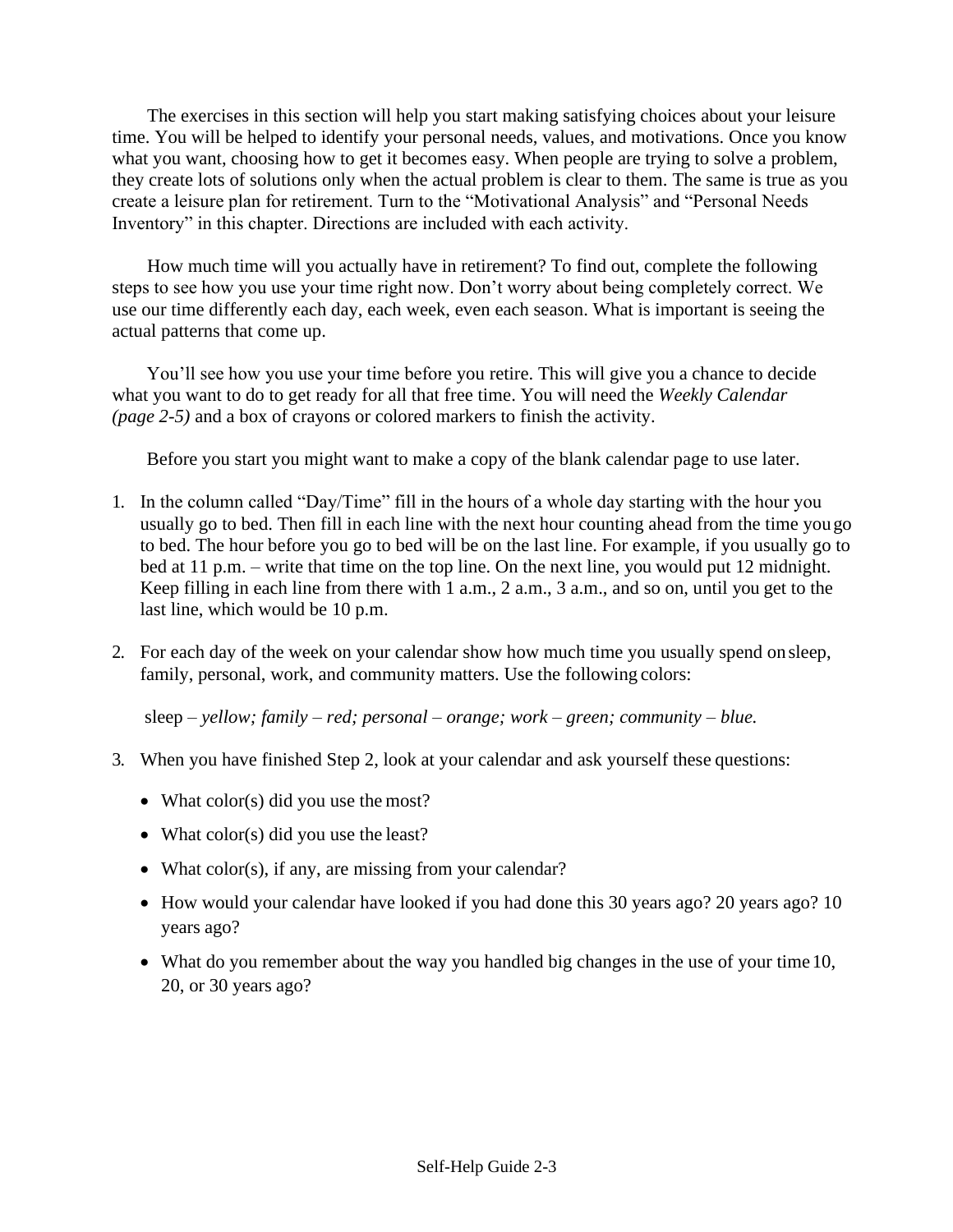- 4. You probably have a big block of green on your calendar. Look at the block and answer these questions:
	- What has work done for you?
	- What does the block of work hours do for, or to, your whole week?
	- What's going to happen to that block when you retire?
- 5. Write down all the things you want to do with that time when you retire. Remember toinclude group membership activities such as community, religious, or service groups; hobbies, recreation, or travel; education or personal change activities; volunteer work; home or family activities; part time jobs or starting a small business.
- 6. If you have an extra copy of the calendar, you could try making a new weekly calendar toshow how you plan to use your time in retirement.

You could choose the things from Step 5 that you really want to do and put them on the calendar where your work time used to be.

- Are you able to fill in all the hours?
- Are you willing to really follow this new schedule, day after day, in retirement?

Now you know how much time you have to think about. You also have some idea of all the things you could do to fill those hours. In addition, you have an idea of what motivates you and what you need. When you know what's important to you, you look at activities differently. Start to ask yourself if an activity has a way of satisfying a personal need, desire,or motivation. If it doesn't, you can decide to do something else instead. Become more critical or choosy about what you do.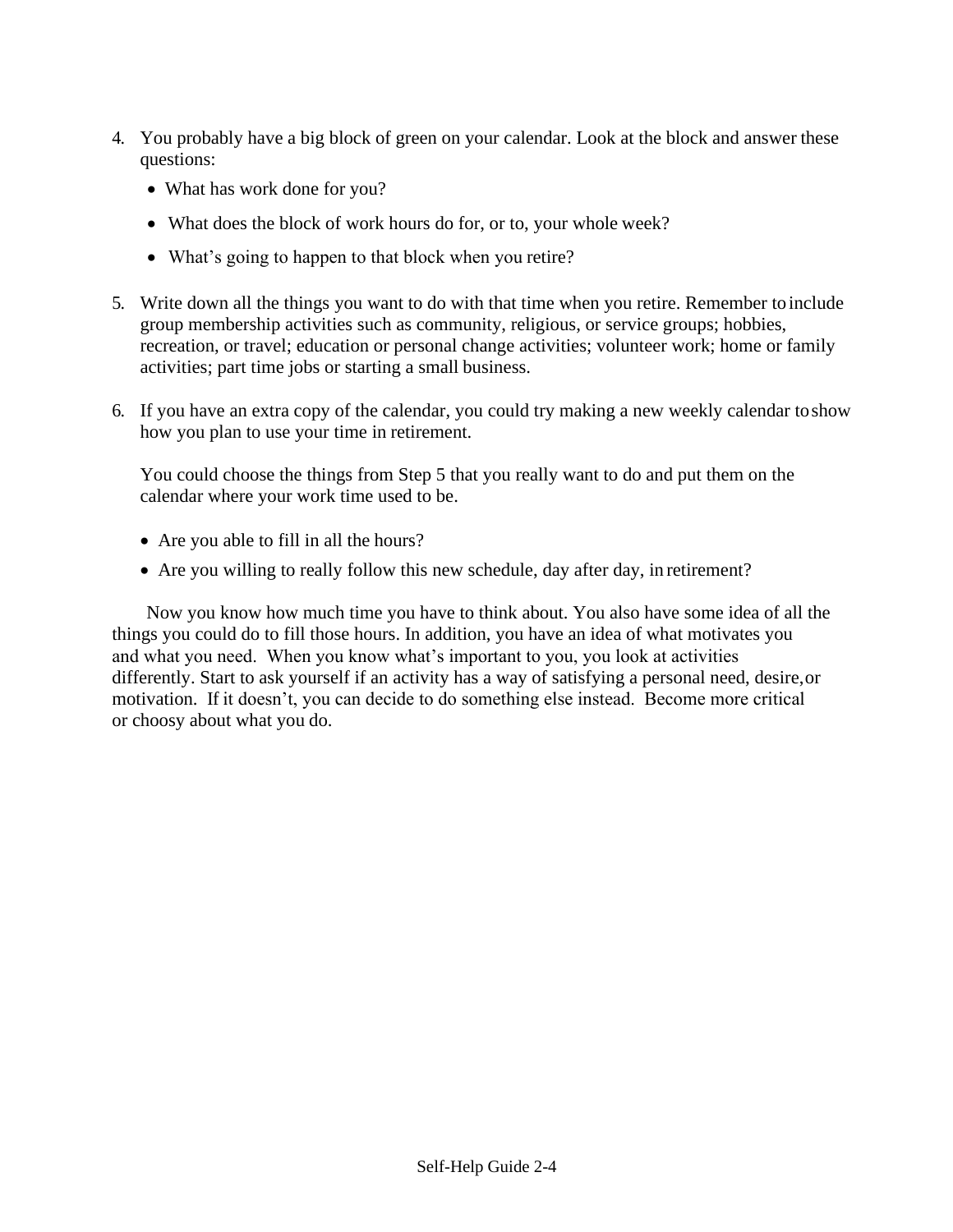## **WEEKLY CALENDAR**

| Day<br>Time | Monday | Tuesday | Wednesday | Thursday | Friday | Saturday | <b>Sunday</b> |
|-------------|--------|---------|-----------|----------|--------|----------|---------------|
|             |        |         |           |          |        |          |               |
|             |        |         |           |          |        |          |               |
|             |        |         |           |          |        |          |               |
|             |        |         |           |          |        |          |               |
|             |        |         |           |          |        |          |               |
|             |        |         |           |          |        |          |               |
|             |        |         |           |          |        |          |               |
|             |        |         |           |          |        |          |               |
|             |        |         |           |          |        |          |               |
|             |        |         |           |          |        |          |               |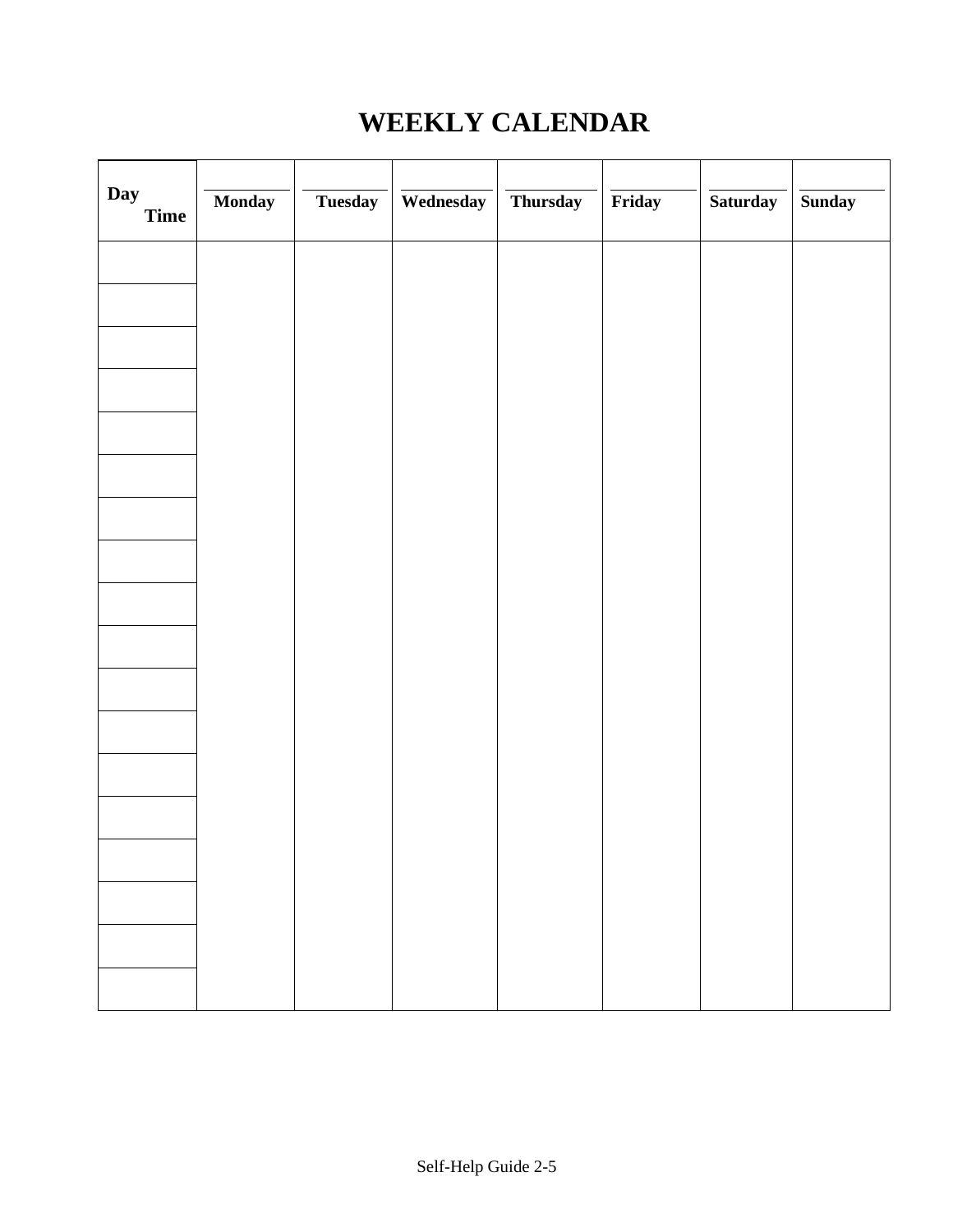Retirement starts a large, new part of your life. It's a time that will be filled with both pleasant and sad events, just like your current life. It's important to know the kinds of things that could happen and what you can do to manage them.

Think about all the life events that could happen to you in your life ahead. Possibilities can include death of a loved one, marriage, birth of grandchildren, moving, divorce, children leaving or returning home. These events will influence you and the people you care about. Your ability to handle the life events ahead is affected by the way you keep and make ties with people.

One special life event is the care of elder parents or loved ones. This may be something you've already started to think about or you might be giving help to such a person right now. Sometimes an older person needs more care than you can give by yourself yet may not reach the need for nursing home care. You can get information about programs and services for caregivers in your area through your county Office for the Aging.

Human beings may be angry or glad about other people. At times, you may be so frustrated with other people that you think you'd be happier alone. Despite these feelings, when something happens that makes you upset, you may need to tell someone about it! People need people. The ties you make and keep with other people are critical to your healthy survival.

Take time to do the activity on page 2-13 called "Support System Analysis." This will help you see who the important people are in your life and what they give you. When you finish the activity, look at the names you wrote down and answer the following questions. Were you able to write a name down for each word? Did you write the same name down again and again? What happens to you if something happens to that person? Did you write down names of people who live close to you or far away? Did you write down names of people you work with? How will you keep in touch with co-workers when you retire?

Your answers to these and similar questions will help you create ways to keep a strong and helpful group of caring people around you. Whether good things or bad things happen, you'll want to share it with that group.

Carefully and deliberately work on making and keeping ties with people. Building relationships on common interests and working to make those relationships strong are ways to avoid loneliness.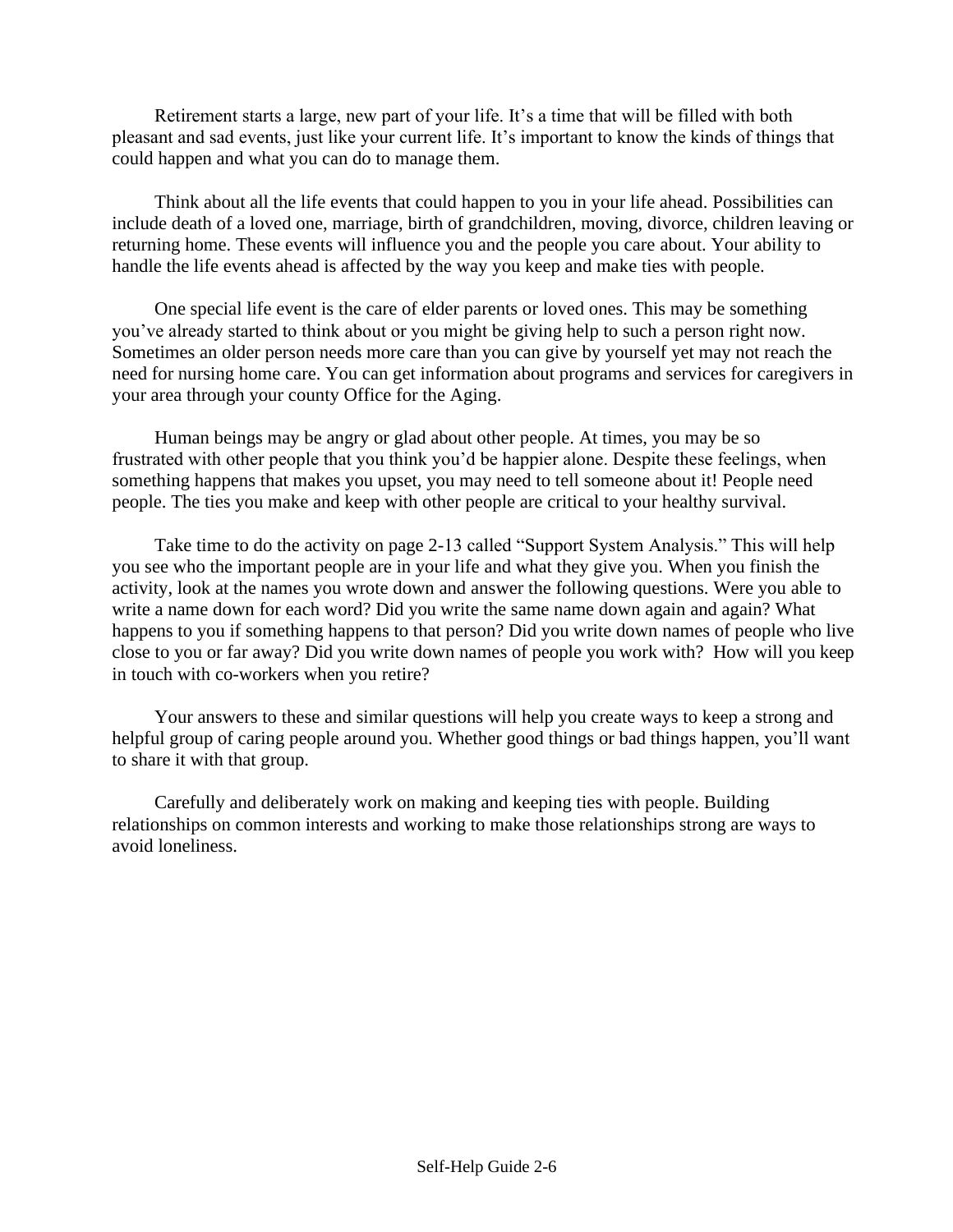## **MOTIVATIONAL ANALYSIS**

Whether choosing a new paid or volunteer job, or choosing a different activity for your leisure time, it is helpful to know what motivates you or "makes you want" to do a particular job. Each of the following questions has three choices. Mark the one in each question which most clearly fits your own motivations. Remember there are no wrong answers. Place an "X" before the letter of your choice.

- 1. a When doing a job, I seek feedback.
	- b I like to work alone and be my own boss.
	- c I seem to be uncomfortable when forced to work alone.
- 2. \_\_\_\_\_ a I go out of my way to make friends with new people.
	- b I enjoy a good argument.
	- c After starting a task, I am not comfortable until it iscompleted.
- 3. \_\_\_\_\_ a Status symbols are important to me.
	- b I am always getting involved with group projects.
		- c I work better when there is a deadline.
- 4. \_\_\_\_\_\_\_ a I work best when there is some challenge involved.
	- b I would rather give orders than take them.
		- c I am sensitive to others especially when they areangry.
- 5. a I am eager to be my own boss.
	- b I accept responsibility eagerly.
	- c I try to get personally involved with my superiors.
- 6. **a** I am uncomfortable when forced to work alone.
	- b I prefer being my own boss, even when others feel a joint effort isrequired.
	- c When given responsibility, I set high performance standards.
- 7. a I am very concerned about my reputation orposition.
	- b I have a desire to out-perform others.
	- c I am concerned with being liked and accepted.
- 8. \_\_\_\_\_ a I enjoy and seek warm, friendly relationships.
	- b I attempt to complete involvement in a project.
	- c I want my ideas to be selected by others.
- 9. **a** I desire unique accomplishments.
	- b It concerns me when  $\hat{I}$  am being separated from others.
	- c I need and have a desire to influence others.
- 10. \_\_\_\_\_ a I think about consoling and helping others.
	- $\frac{1}{\sqrt{1-\frac{1}{\sqrt{1-\frac{1}{\sqrt{1-\frac{1}{\sqrt{1-\frac{1}{\sqrt{1-\frac{1}{\sqrt{1-\frac{1}{\sqrt{1-\frac{1}{\sqrt{1-\frac{1}{\sqrt{1-\frac{1}{\sqrt{1-\frac{1}{\sqrt{1-\frac{1}{\sqrt{1-\frac{1}{\sqrt{1-\frac{1}{\sqrt{1-\frac{1}{\sqrt{1-\frac{1}{\sqrt{1-\frac{1}{\sqrt{1-\frac{1}{\sqrt{1-\frac{1}{\sqrt{1-\frac{1}{\sqrt{1-\frac{1}{\sqrt{1-\frac{1}{\sqrt{1-\frac{1}{\sqrt{1-\frac{1}{\sqrt{1-\frac{1$
	- c I am restless and innovative.
- 11. \_\_\_\_\_ a I set goals and think about how to attain them.
	- b I think about ways to change people.
	- c I think a lot about my feelings and the feelings of others.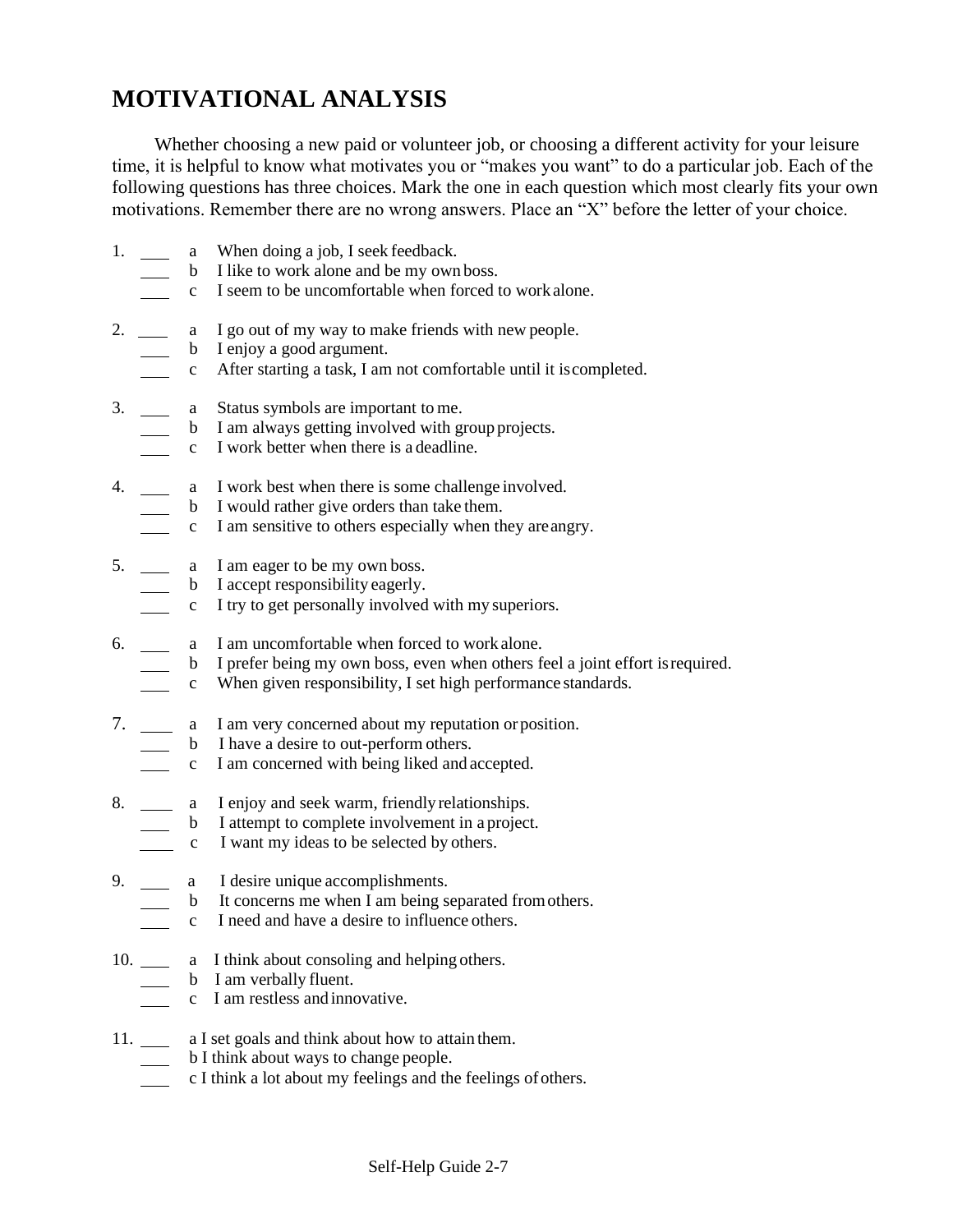## **MOTIVATIONAL ANALYSIS KEY**

When you finish making all your choices, use this key to find out what motivates or drives you to do things. Circle the answer you selected for each group of choices. For example, if you chose "b" in number 1, you would circle "b" in number of achievements, power, and affiliation answers you have.

- 1. a. Achievement
	- b. Power
	- c. Affiliation
- 2. a. Affiliation
	- b. Power
		- c. Achievement
- 3. a. Power
	- b. Affiliation
	- c. Achievement
- 4. a. Achievement
	- b. Power
	- c. Affiliation
- 5. a Power
	- b. Achievement
	- c. Power
- 6. a. Affiliation
	- b. Power
	- c. Achievement
- 7. a Power
	- b. Achievement
	- c. Affiliation
- 8. a. Affiliation
	- b. Achievement
	- c. Power
- 9. a. Achievement
	- b. Affiliation
	- c. Power
- 10. a. Affiliation
	- b. Power
	- c. Achievement
- 11. a. Achievement
	- b. Power
	- c. Affiliation
	- c. Achievement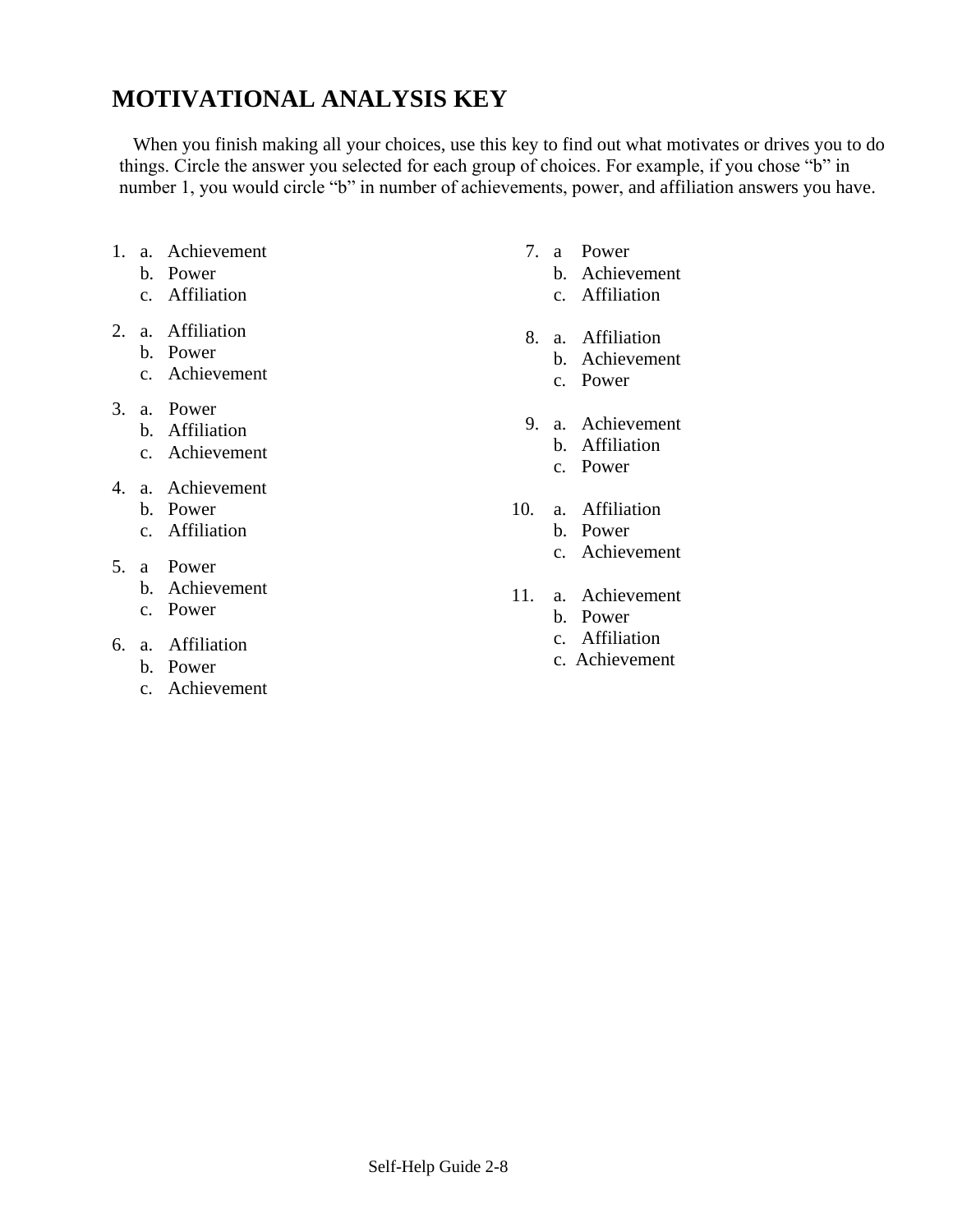## **MOTIVATION**

The material below will help you find out more about your motivations. Knowing these details about yourself will help you match activities to your special needs.

Three things motivate people:

- 1. Need for achievement
- 2. Need for affiliation
- 3. Need for power

#### **A. ACHIEVEMENT MOTIVE**

Goal: Success in situations requiring excellent performance.

#### **Characteristics:**

- 1. Concern with excellence
- 2. Complete involvement
- 3. Desire to out-perform others(competitive)

#### **Thinks about:**

- 1. Doing a job better
- 2. Goals and how to attain them
- 3. Obstacles and how to remove them

#### **B. POWER MOTIVE**

Goal: Having impact or influence

#### **Characteristics:**

- 1. Concern for reputation or position
- 2. Wants his or her ideas to predominate
- 3. Strong feeling about status

#### **Thinks about:**

- 1. Influence he or she has over others
- 2. How to use influence to change people
- 3. How to gain status

#### **C. AFFILIATION MOTIVE**

Goal: Being with someone and enjoying mutual friendship.

#### **Characteristics:**

- 1. Concerned with being liked and accepted
- 2. Warm, friendly relationships
- 3. Concerned about being separated from others

#### **Thinks about:**

- 1. Wanting to be liked
- 2. Consoling and helping people
- 3. Feelings of others and self
- 4. Strong need to influence others
- 5. Often verbally fluent

Self-Help Guide 2-9

- 4. Wants unique accomplishment
- 5. Restless and innovative (enjoy striving)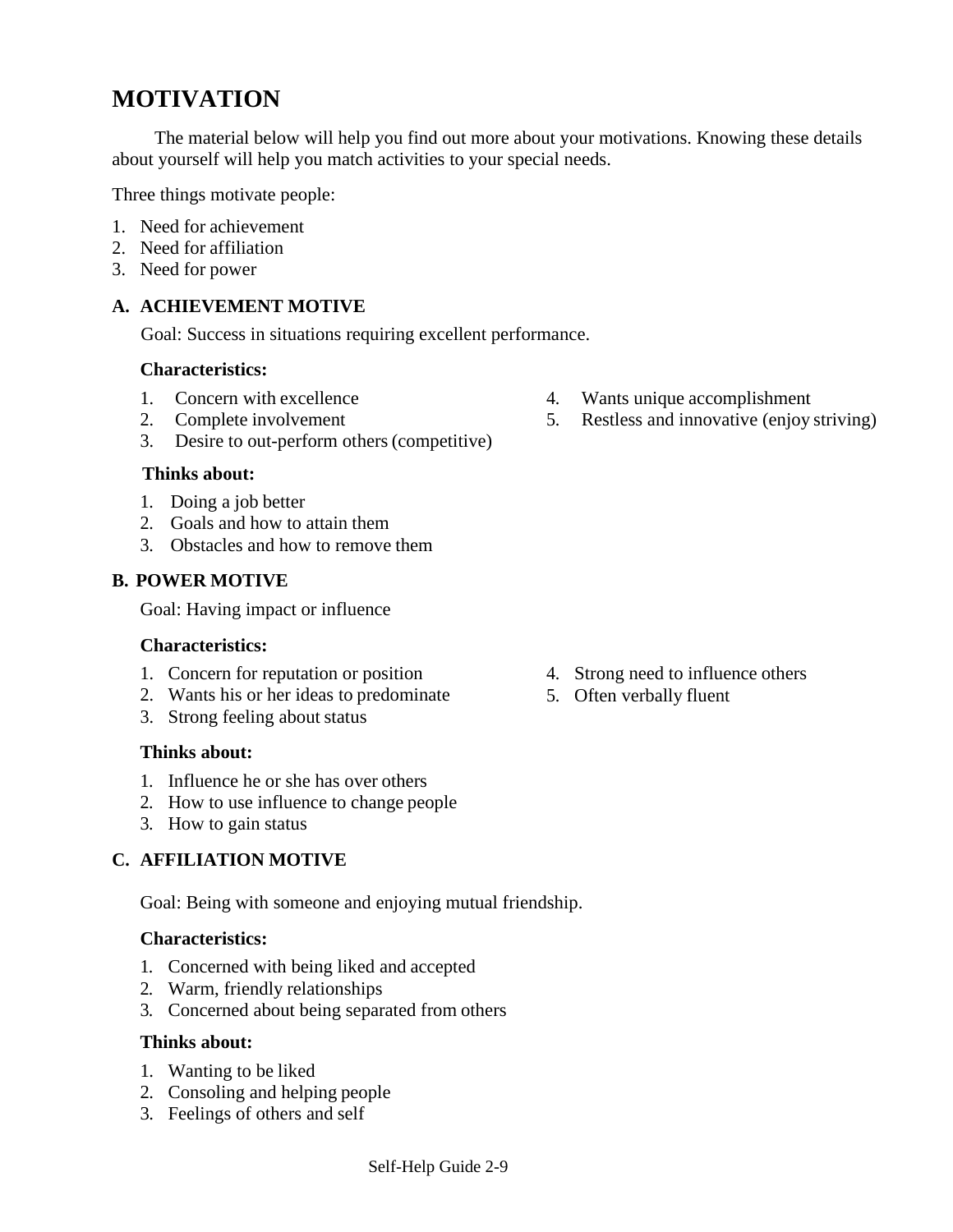## **PERSONAL NEEDS INVENTORY**

#### *Part 1*

In making personal choices about work, community service, leisure time activities, or living arrangements, the quality of those choices and the degree of satisfaction gained is improved when individuals develop a clear indication of the values and virtues they feel are personally important.

To help you look at your own values and virtues, here is a list of needs that most people have. Feel free to add others of your own which are not included.

Under "Activities" fill in the activities that you most enjoy. Be as specific as possible. For example, do not write down "work." Specify a particular activity at work that you enjoy. Under each activity you have listed, check the "need(s)" met by that activity. Do this with as many activities as you can think of.

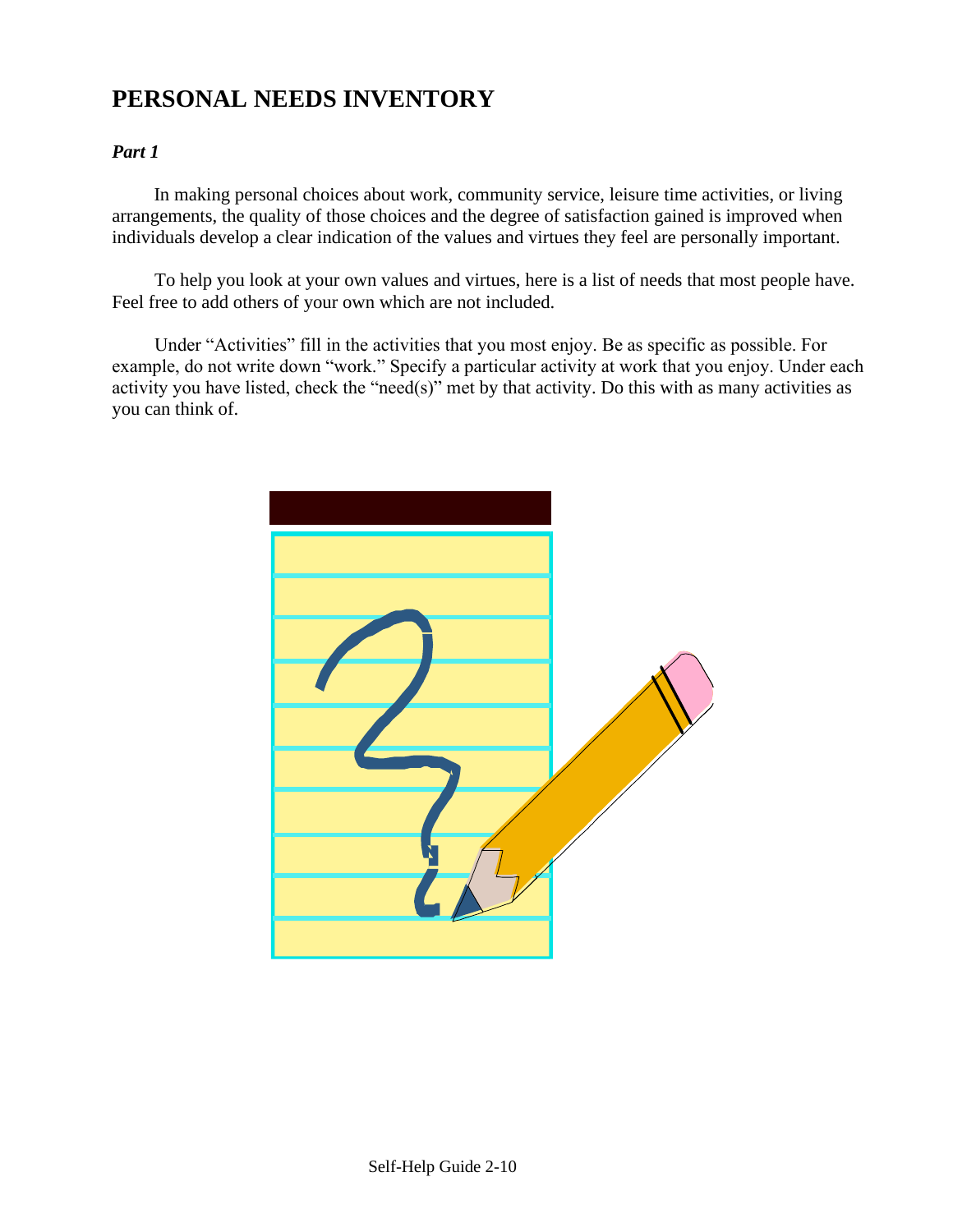**ACTIVITIES**

| <b>NEEDS</b>                                                                                              |  |  |  |  |
|-----------------------------------------------------------------------------------------------------------|--|--|--|--|
| Recognition                                                                                               |  |  |  |  |
| Entertainment                                                                                             |  |  |  |  |
| Self-Expression, Creativity                                                                               |  |  |  |  |
| Participation, Belonging                                                                                  |  |  |  |  |
| Adventure, New Experience                                                                                 |  |  |  |  |
| Learning                                                                                                  |  |  |  |  |
| Security                                                                                                  |  |  |  |  |
| <b>Physical Fitness</b>                                                                                   |  |  |  |  |
| Contemplation                                                                                             |  |  |  |  |
| Self-Growth                                                                                               |  |  |  |  |
| Usefulness                                                                                                |  |  |  |  |
| Feeling of Accomplishment                                                                                 |  |  |  |  |
| Income                                                                                                    |  |  |  |  |
| $Comfort$                                                                                                 |  |  |  |  |
| Communication                                                                                             |  |  |  |  |
| Self-Image                                                                                                |  |  |  |  |
| Friendships                                                                                               |  |  |  |  |
| Love                                                                                                      |  |  |  |  |
| $\operatorname*{Status}% \left( \mathcal{N}\right) \equiv\operatorname*{StartU}\left( \mathcal{N}\right)$ |  |  |  |  |
| Responsibilities                                                                                          |  |  |  |  |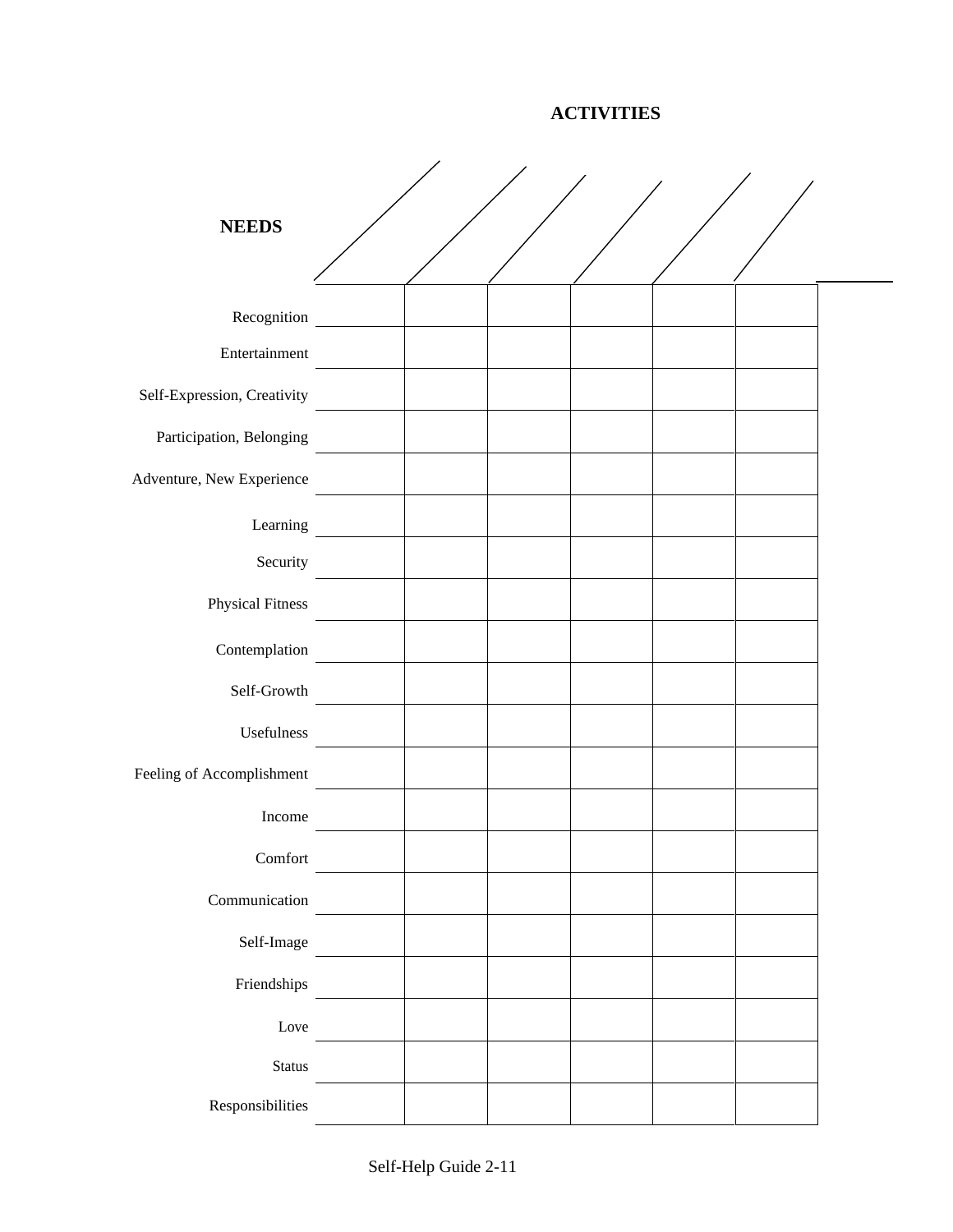## **PERSONAL NEEDS INVENTORY**

#### *Part 2*

Work is often a source of satisfaction for personal needs. Therefore, as you consider retirement and future lifestyles, it is important to identify the personal needs that are satisfied through your work and begin to explore other ways to satisfy them. If current activities outside of work cannot be a source of satisfaction, it is increasingly important to take steps *before* retirement to find activities that will meet those needs.

Examine your choices in the Personal Needs Inventory and find all needs that are satisfied by specific activities in your work.

List all those needs in the column labeled "My Need." In the second column titled "After Retirement" fill in another current activity that might satisfy the need you have listed in the first column.

If you are not able to identify any other current activity that could meet the need, complete the third column "Steps to Take" by filling in a specific action you can take to find another activity that might satisfy your specific need.

| <b>MY NEED</b> | <b>AFTER RETIREMENT</b> | <b>STEPS TO TAKE</b> |
|----------------|-------------------------|----------------------|
|                |                         |                      |
|                |                         |                      |
|                |                         |                      |
|                |                         |                      |
|                |                         |                      |
|                |                         |                      |
|                |                         |                      |
|                |                         |                      |
| $\bullet$      |                         |                      |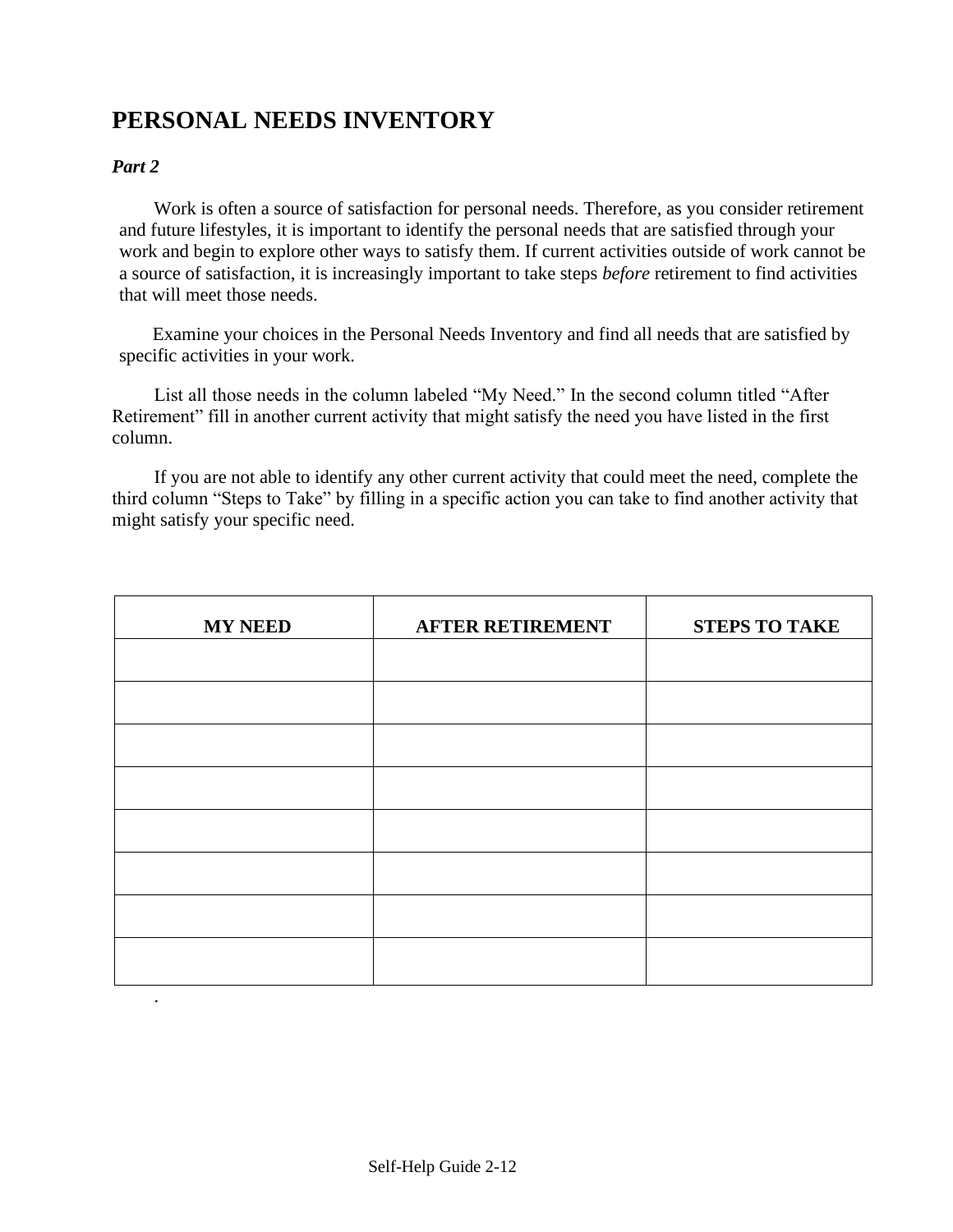### **SUPPORT SYSTEM ANALYSIS**

This is a description of functions which other people can provide. Please review the function in the left column and in the spaces to the right, enter the names of the people who provide you with those functions. Think of people who provide you with a single special resource. Be sure to consider people that you know in your workplace, as well as family and friends.

|    | <b>FUNCTION</b>                                                                                                                                                                                                                                                                                     | <b>PEOPLE</b> |    | <b>FUNCTION</b>                                                                                                                                                                                                                                     | <b>PEOPLE</b> |
|----|-----------------------------------------------------------------------------------------------------------------------------------------------------------------------------------------------------------------------------------------------------------------------------------------------------|---------------|----|-----------------------------------------------------------------------------------------------------------------------------------------------------------------------------------------------------------------------------------------------------|---------------|
|    | <b>1. Intimacy: People who</b><br>provide closeness,<br>warmth, and acceptance.<br>I can express my<br>feelings freely and<br>without self-<br>consciousness. People I<br>trust and are readily<br>accessible to me.                                                                                |               | 4. | <b>Shared Interests:</b><br>People who enjoy<br>similar activities and<br>would be willing to join<br>me for things like travel,<br>going to the movies,<br>playing golf, walking,<br>doing a craft, attending a<br>lecture or going out to<br>eat. |               |
| 2. | <b>Sharing: People who</b><br>share my concerns<br>because "they are in the<br>same boat" or have<br>similar objectives, such<br>as other committee<br>leaders, committee<br>members. People with<br>whom I share<br>experiences, information,<br>and ideas. People with<br>whom I exchange favors. |               |    | <b>5. Guidance: People who</b><br>provide me with advice<br>and methods to solve<br>problems. People who<br>encourage me to take<br>steps toward solving<br>problems, achieving<br>goals, and otherwise<br>taking action.                           |               |
| 3. | <b>Self-Worth: People</b><br>who respect my<br>competence in my work,<br>or in my personal life.<br>People who understand<br>the difficulty or value of<br>my work or performance<br>in that role. People I<br>respect who can<br>recognize my skills.                                              |               |    | <b>6. Challenge: People who</b><br>make me think. People<br>who make me explain.<br>People who question my<br>reasoning. People who<br>challenge me to grow.                                                                                        |               |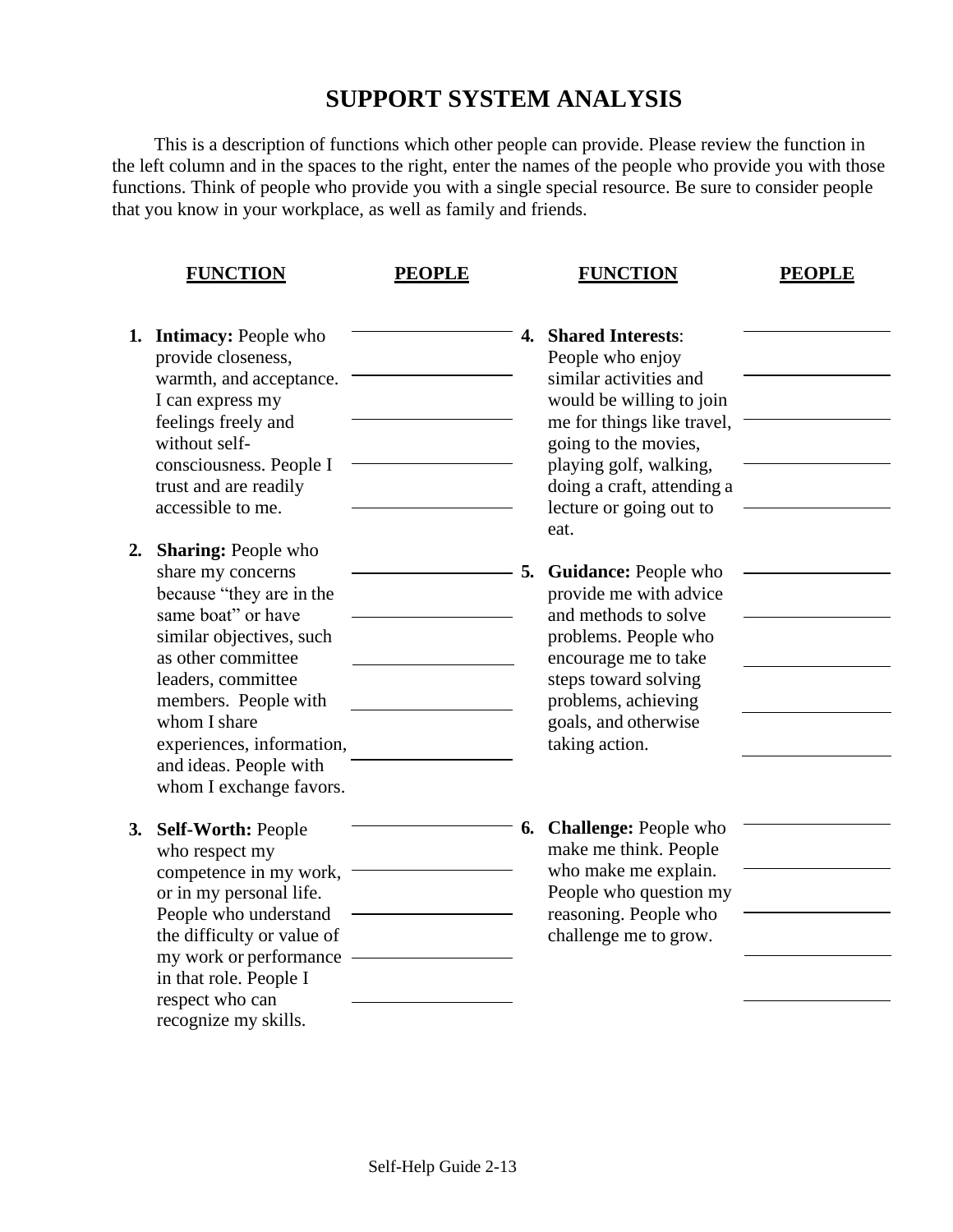## **RETIREMENT CHECKLIST**  *Lifestyle Changes*

As you approach retirement it is useful to determine what you know, what you've done, and what you still need to find out or do.

Read each of the questions below and circle your answer, "YES" or "NO." Next, for each "NO" answer you gave, write down a few words in the space provided that will help you find the answers. You may want to use the same space to record other personal questions about this topic.

| 1. | Have I looked into activities that will be fulfilling<br>in retirement?                                          | <b>YES</b> | N <sub>O</sub> |
|----|------------------------------------------------------------------------------------------------------------------|------------|----------------|
| 2. | Do I know how to locate volunteer jobs in my<br>community?                                                       | <b>YES</b> | N <sub>O</sub> |
| 3. | Are there activities from my past that I might be doing<br>again?                                                | <b>YES</b> | N <sub>O</sub> |
| 4. | Have I considered what changes would take place in my<br>retirement activities if I am single?                   | <b>YES</b> | N <sub>O</sub> |
| 5. | Have I considered joining organizations that provide<br>services for people over 55 years of age?                | <b>YES</b> | N <sub>O</sub> |
| 6. | Do I expect that my family, friends, and former coworkers<br>will make time to socialize with me after I retire? | <b>YES</b> | N <sub>O</sub> |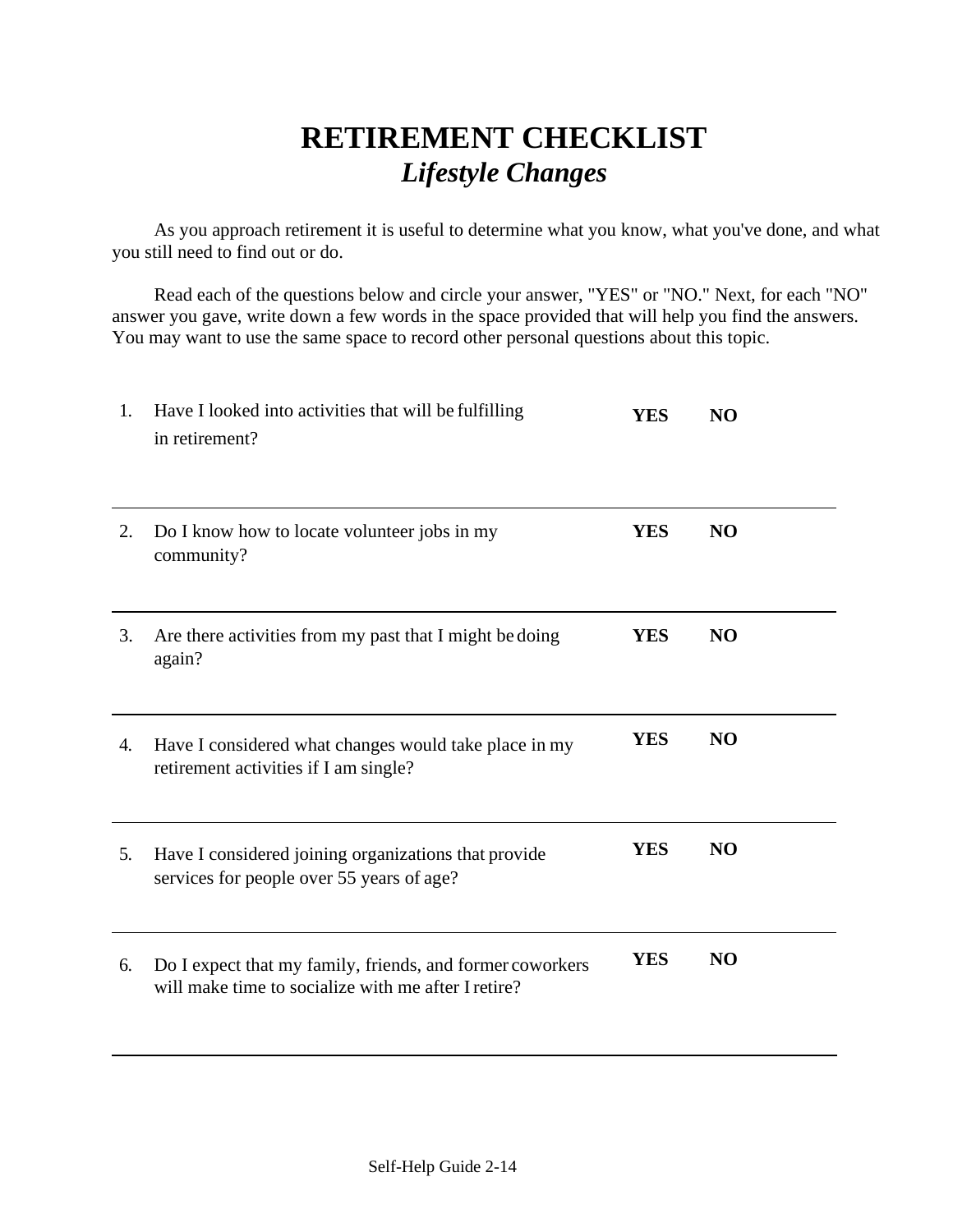## **RESOURCES** *Lifestyle Changes*

#### **WEBSITES:**

Some of the many web sites that provide information, inspiration, and humor about the transition into and enjoyment of the "retirement lifestyle" include:

#### [suddenlysenior.com](http://www.suddenlysenior.com/)

[newretirement.com/retirement/what-to-do-in](https://www.newretirement.com/retirement/what-to-do-in-retirement/)[retirement/](https://www.newretirement.com/retirement/what-to-do-in-retirement/) [https://www.helpguide.org/articles/aging](https://www.helpguide.org/articles/aging-issues/adjusting-to-retirement.htm)[issues/adjusting-to-retirement.htm](https://www.helpguide.org/articles/aging-issues/adjusting-to-retirement.htm)

https://www.aarp.org/retirement/planning-forretirement/info-2021/pre-early-retirement-realitycheck.html

#### **PUBLICATIONS:**

- Bellah, Mike Ph.D., *The Best Is Yet to Be,*  BestYears Press, 2019.
- Gambone, James V., *ReFire® Your Life! A Guide for Those Who Can't Retire - or Don't Want To*, CreateSpace Independent Publishing Platform, 2011.
- Hinden, Stan., *How to Retire Happy: The 12 Most Important Decisions You Must Make Before You Retire, (4th edition),*  McGraw- Hill, 2012.
- Ryan, Robin., *Retirement Reinvention: Make Your Next Act Your Best Act,*  Penguin Books, 2018.
- Szlemp, George., *Retirement: The First 365 Days: Advice, Opinions, and Observations,* 2019.
- Smith, Hyrum., *Purposeful Retirement: How to Bring Happiness and Meaning to Your Retirement,* Mango Publishing, 2017.

Thurman, Eric., *Thrive in Retirement: Simple Secrets for Being Happy for the Rest of Your Life,* Waterbrook, 2019.

#### **OTHER SOURCES:**

#### **Academy for Lifelong Learning Empire State College @ Saratoga Springs** 2 Union Ave Saratoga Springs, NY12866 800-847-3000 [esc.edu/all/](https://www.esc.edu/all/)

#### **Adult Education:**

Many local public-school districts and community colleges offer adult education courses. Contact the superintendent of schools or community college in your area.

#### **Adult Learning Institute**

 **Columbia-Green Community College** 4400 Rte. 23 Hudson, NY 12534 518-828-4181 ext. 3431 [sunycgcc.edu/community](https://www.sunycgcc.edu/community-)[services/adult-learning-institute/](https://www.sunycgcc.edu/community-services/adult-learning-institute/)

#### **American Association for Adult and Continuing Education**

 2900 Delk Road, Suite 700, PMB 321 Marietta, Georgia 30067 678-271-4319 <https://www.aaace.org/>

#### **Lifelong Learning Institutes (LLI):**

LLL Institutes offer non-credit, college level educational experiences, where there is little to no homework and the cost is a fraction of the cost of college. Classes are taught by both active and retired faculty and some outside experts. An updated list of Institutes are listed at [roadscholar.org/about/lifelong-](https://www.roadscholar.org/about/lifelong-learning-institutes/) [learning](https://www.roadscholar.org/about/lifelong-learning-institutes/)[institutes/](https://www.roadscholar.org/about/lifelong-learning-institutes/)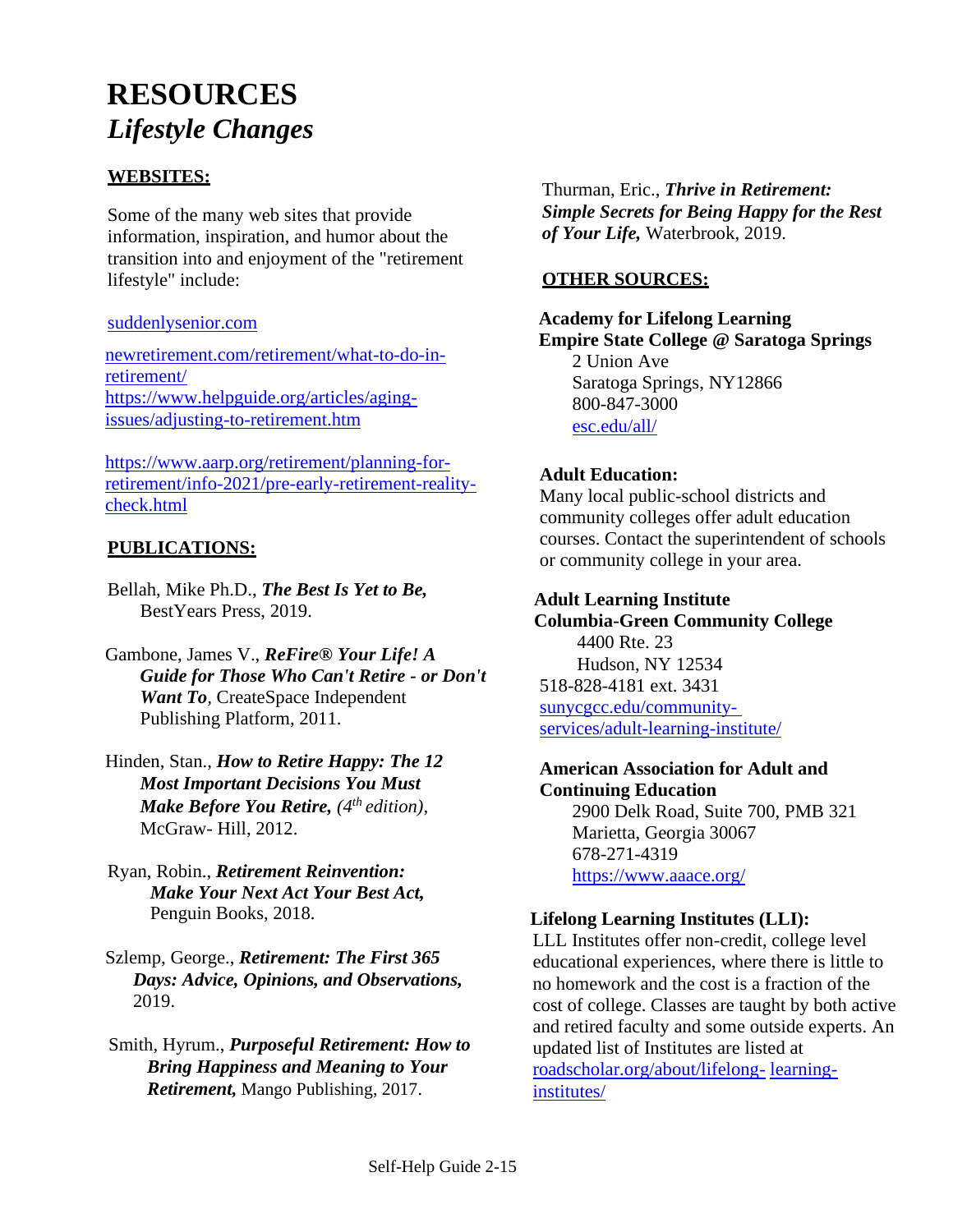#### **Oasis:**

 Oasis is a national education organization dedicated to enhancing the lives of mature adults age 50 and over through challenging programs in the arts, humanities, technology, wellness and volunteer services.

[oasisnet.org](http://www.oasisnet.org/)

#### **SeniorNet***:*

 SeniorNet's mission is to provide older adults education for and access to computer technologies to enhance their lives and enable them to share their knowledge and wisdom: <https://seniornet.org/>

#### **Continuing Education:**

 The continuing education office at each SUNY campus offers courses on a fee basis. Contact local SUNY campus continuing education office.

#### **Binghamton University (LYCEUM**

 Office AB-130B Binghamton, NY 13902 607-777-2587 [binghamton.edu/tlel/community/lyceum/index.htm](https://www.binghamton.edu/tlel/community/lyceum/index.html)

#### [l](https://www.binghamton.edu/tlel/community/lyceum/index.html) **Center for Creative Retirement Long Island University, Riverhead**

121 Speonk Riverhead Rd. Riverhead, NY 11901 631-287-8010 [liu.edu/Riverhead/CE/CCR](http://www.liu.edu/Riverhead/CE/CCR)

#### **Center for Lifetime Study Marist College**

3399 North Rd. Poughkeepsie, NY 12603 845-575-3000 [https://www.marist.edu/professional](https://www.marist.edu/professional-programs/cls/course-registration)[programs/cls/course-registration](https://www.marist.edu/professional-programs/cls/course-registration)

#### **Excelsior College Examinations**

7 Columbia Circle Albany, NY 12203 1-888-647-2388 [www.excelsior.edu](http://www.excelsior.edu/)

A program of college-level tests in a wide range of arts and sciences, business, education, and nursing. They provide a means of testing

knowledge acquired outside the college classroom and earning credit.

#### **Free Audit of State University of New York Courses:**

 Not-for-credit audit of state university classes on a "space available" basis for people 60 or older at any state university campus. Contact local state university campus admissions or registrar's office.

#### **Institute for Learning in Retirement Farmingdale State University**

 Memorial Hall, Rm 135 Farmingdale, NY 11735 934-420-2160

[https://www.farmingdale.edu/institute-learning](https://www.farmingdale.edu/institute-learning-in-retirement/)[in-retirement/](https://www.farmingdale.edu/institute-learning-in-retirement/)

#### **L.I.F.E.- Learning is Forever Enriching Mount Saint Mary College**

Desmond Campus 6 Albany Post Rd. Newburgh, NY 12550 845-561-0800 [https://www.msmc.edu/community/communit](https://www.msmc.edu/community/community-education/) [y-education/](https://www.msmc.edu/community/community-education/)

#### **Lifetime Learning Institute Bard College**

 Campus Rd, PO Box 5000 Annandale on Hudson, NY 12504 845-758-7314 <https://lli.bard.edu/>

#### **LIRIC- Learning in Retirement at Iona College**

1-800-231-4662 [iona.edu/about/iona-in-community/learning-in](https://www.iona.edu/about/iona-in-community/learning-in-retirement.aspx)[retirement.aspx](https://www.iona.edu/about/iona-in-community/learning-in-retirement.aspx)

#### **NYS Higher Education Services Corporation**

 99 Washington Avenue Albany, NY 12255 [hesc.ny.gov](http://www.hesc.ny.gov/) Information on grants, loans, and scholarships.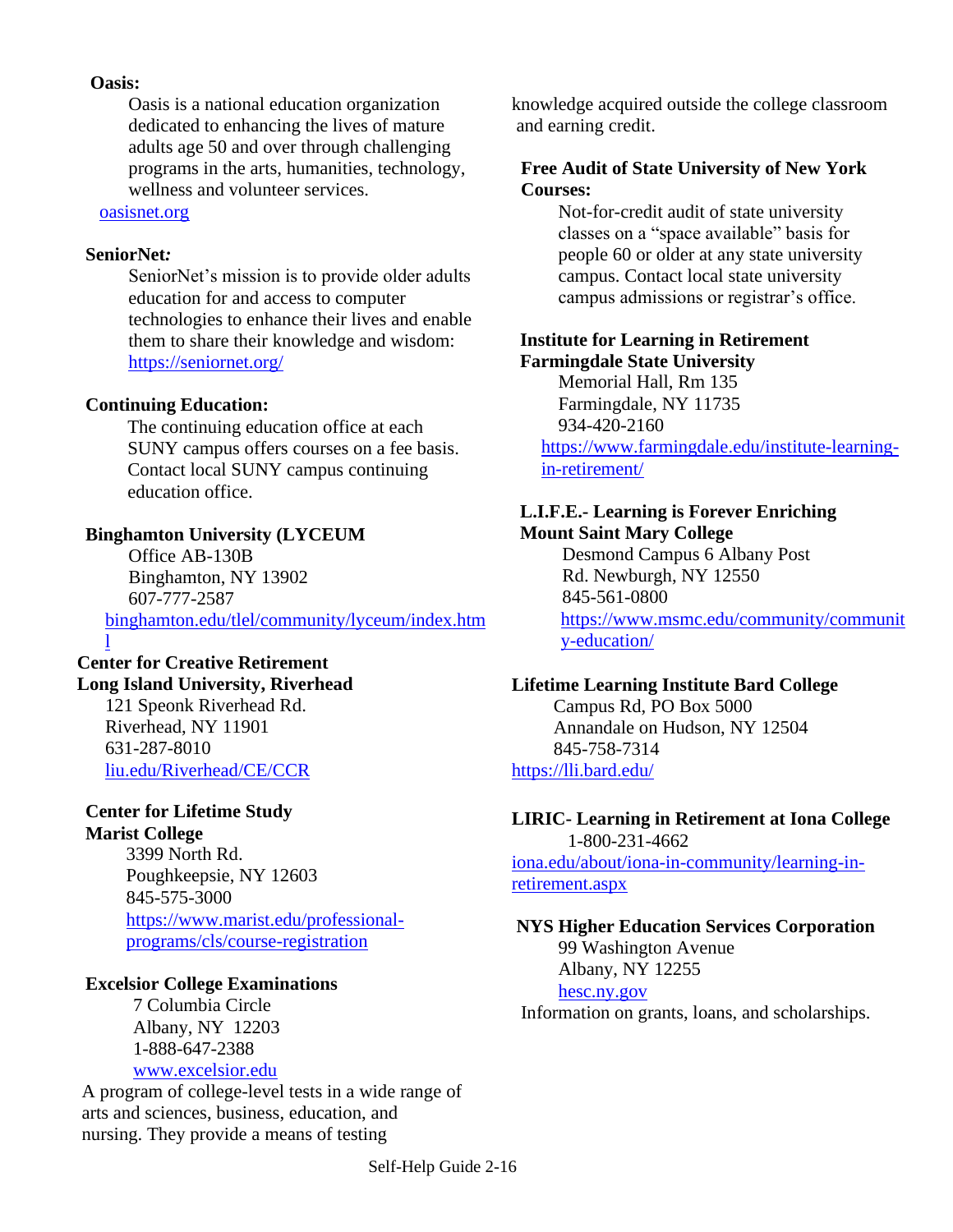#### **Mohawk Valley Institute for Learning in Retirement –SUNY Polytechnic Institute**

100 Seymour Rd. Utica, NY 13502 315-792-7500 <https://www.mvcc.edu/mvilr/>

#### **Molloy Institute for Lifelong Learning Molloy College**

1000 Hempstead Ave. Kellenberg Hall Room 321A Rockville Centre, NY 11571 1-888-466-5569 [molloy.edu/academics/undergraduate](https://www.molloy.edu/academics/undergraduate-programs/continuing-education-and-professional-studies/personal-enrichment/molloy-institute-for-lifelong-learning)[programs/continuing-education-and](https://www.molloy.edu/academics/undergraduate-programs/continuing-education-and-professional-studies/personal-enrichment/molloy-institute-for-lifelong-learning)[professional-studies/personal](https://www.molloy.edu/academics/undergraduate-programs/continuing-education-and-professional-studies/personal-enrichment/molloy-institute-for-lifelong-learning)[enrichment/molloy-institute-for-lifelong](https://www.molloy.edu/academics/undergraduate-programs/continuing-education-and-professional-studies/personal-enrichment/molloy-institute-for-lifelong-learning)**[learning](https://www.molloy.edu/academics/undergraduate-programs/continuing-education-and-professional-studies/personal-enrichment/molloy-institute-for-lifelong-learning)** 

#### **Orange County Community College**

115 South St., Bldg. 13 Middletown, NY 10940 845-344-6222 [sunyorange.edu/encore/](http://www.sunyorange.edu/encore/)

#### **Osher Lifelong Learning Institute at**

**SUNY-Stony Brook** SBS Building, Room S101 Stony Brook, NY 11794

631-632-6554 [stonybrook.edu/commcms/olli](https://www.stonybrook.edu/commcms/olli)

#### **Personal Enrichment in Retirement (PEIR) Hofstra University**

UCCE, University College Hall Hempstead, NY 11549 516-463-7200 [hofstra.edu/academics/ce/lifelongl](https://www.hofstra.edu/academics/ce/lifelonglearning/peir/index.html) [earning/peir/index.html](https://www.hofstra.edu/academics/ce/lifelonglearning/peir/index.html)

#### **Quest Learning Community City College of New York**

25 Broadway New York, NY 10004 212-925-6625 ext. 229 [questcontinuingednyc.org/](http://questcontinuingednyc.org/)

#### **SOAR-Lifelong Learning in the North Country SUNY Potsdam**

382 Van Housen Ext. SUNY Potsdam 44 Pierrepont Ave. Potsdam, New York 13676 315-267-2690 [soarnorthcountry.com/](http://www.soarnorthcountry.com/)

## **Union College Academy for**

**Lifelong Learning- (UCALL)** 36 Union St. Schenectady, NY 12308 518-388-6072 [union.edu/ucall](https://www.union.edu/ucall)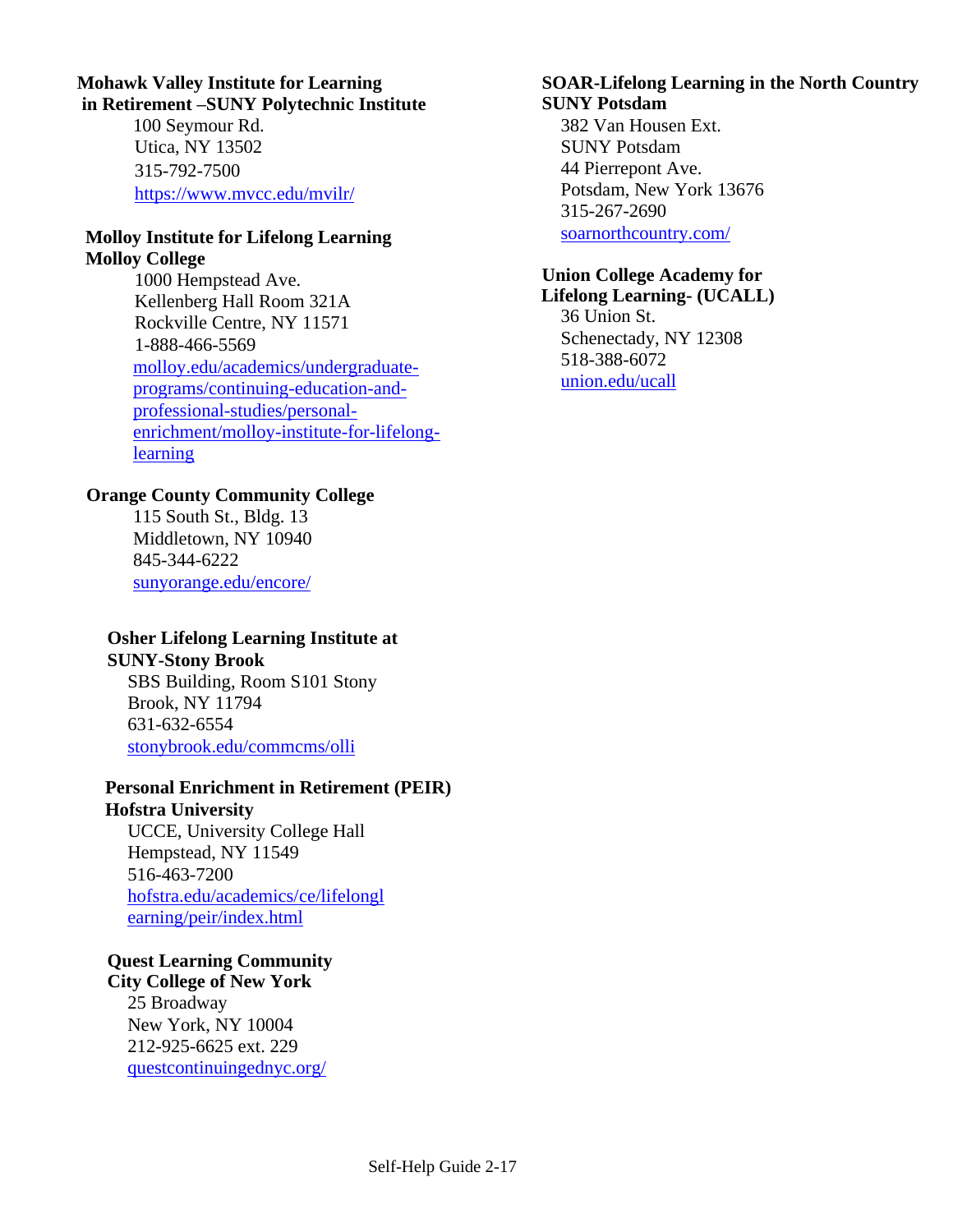#### *Volunteer Opportunities:*

#### **Senior Corps**

The National Senior Service Corps is the principal federal vehicle of volunteerism for Americans 55 and older. The program is now part of the Corporation for National and Community Service, a federal agency that works with nonprofits, faith-based groups, schools, and civic organizations to provide opportunities for Americans of all ages to serve their communities**.**

The Senior Corps uses the talents, skills, and experiences of more than 500 older Americans to help meet a wide range of community needs. The Corps includes:

- Retired and Senior Volunteer Program (RSVP), which matches the personal interests & skills of older Americans with opportunities to help solve many types of community problems;
- The Foster Grandparent Program, which offers emotional support to children with exceptional needs; and
- The RSVP Senior Companion Program, which reaches out to adults who need extra assistance to live independently. [https://www.nationalservice.gov/progra](https://www.nationalservice.gov/programs/senior-corps) [ms/senior-corps](https://www.nationalservice.gov/programs/senior-corps)

#### **VolunteerMatch**

To find volunteer opportunities in your area try "VolunteerMatch." It is a free service from Impact Online that helps you find what you're after, using just a zip code and answers to few simple questions. And if you can't carve out time to leave the house, check out the Virtual Volunteering section for ways to help by doing work on your computer.

[http://volunteermatch.org](http://volunteermatch.org/)

#### **United Way of New York**

To find a local United Way for volunteer opportunities call or go to: 518-608-6456 [uwnys.org/?id=4](https://uwnys.org/?id=4)

Thousands of groups across the country offer community service opportunities for 50- plus volunteers with diverse backgrounds, skills and interests. The ones listed here are just examples.

#### **SCORE Association**

1165 Herndon Parkway, Suite 100 Herndon, VA 20170 1-800-634-0245 [score.org](http://www.score.org/)

#### **The New York State Commission on National and Community Service**

52 Washington Street North Building, Suite 235 Rensselaer, NY 12144 518-402-3817 [newyorkersvolunteer.ny.gov/](https://newyorkersvolunteer.ny.gov/)

#### *Travel and Tourism:*

#### **Academy for Lifelong Learning** Empire State College Travel Opportunities [esc.edu/all/](https://www.esc.edu/all/)

#### **Road Scholar**

11 Avenue de Lafayette Boston, MA 02111 1-800-454-5678 [roadscholar.org/](https://www.roadscholar.org/)

 Combines summer travel and learning by offering low-cost academic programs to people 55 and older or to those whose spouses qualify.